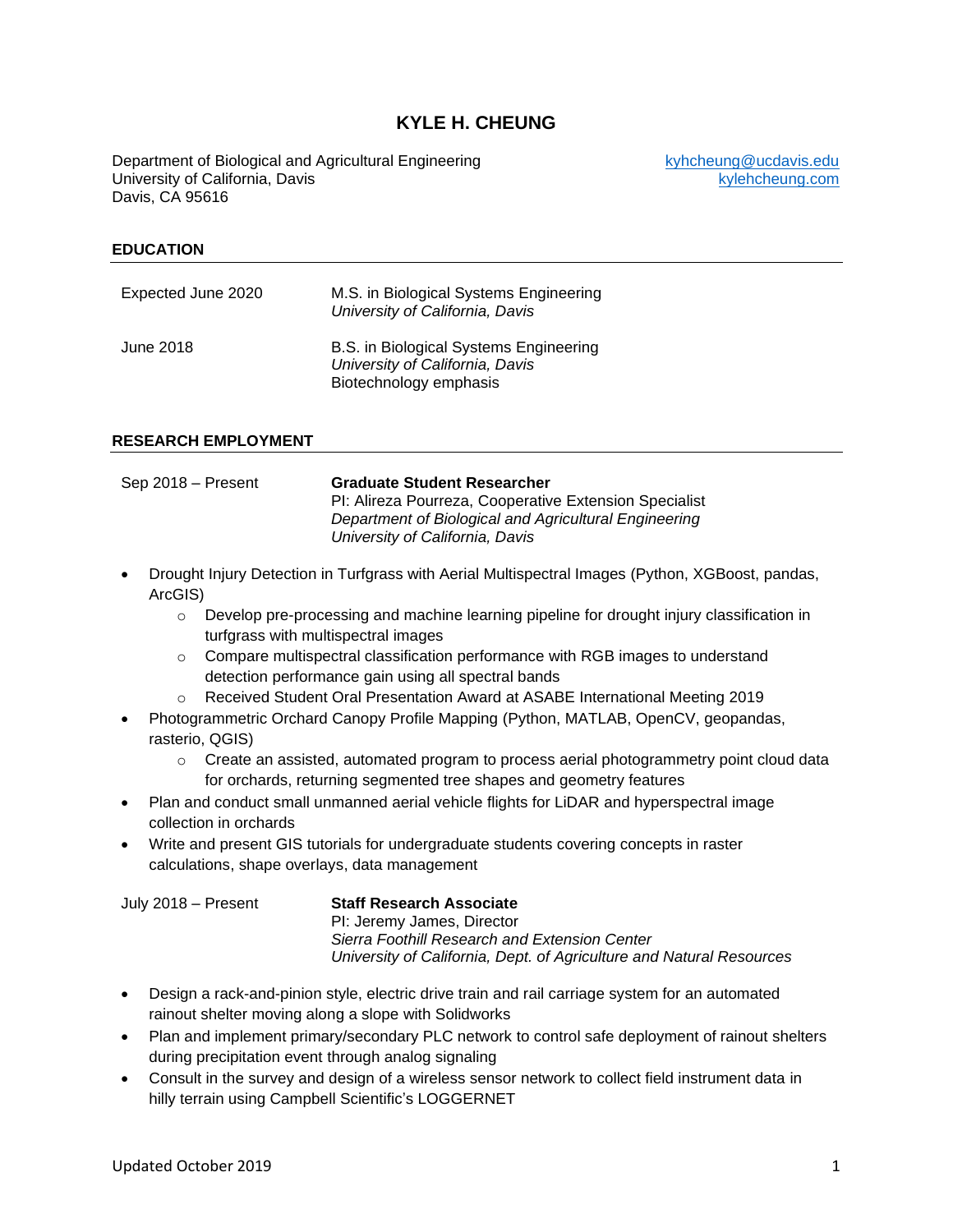Dec 2015 – Mar 2017 **Undergraduate Research Fellow** PI: Jonathan Woolley, Project Scientist *Western Cooling Efficiency Center University of California, Davis*

- Studied intuitive, repeatable software modeling techniques for hybrid air conditioning systems
- Composed complex, multi-mode performance maps for desiccant-based dehumidification and indirect evaporative cooling air handling units

### **TEACHING EXPERIENCE**

Fall 2017 Fall 2018 – Spring 2019 **Teaching Assistant** Introduction to Engineering Design and Communication (ENG 3)

- Provide critical feedback to students' presentations for mastery and greater confidence in engineering communications during weekly studio sections
- Teach logical and methodical strategies for problem solving to lower-division undergraduate students
- Teach high-level programming concepts in physical computing using sensors interfaced with Arduino and Raspberry Pi
- Assist students with defining project scope to meet client constraints and timeline

#### **WORK EXPERIENCE**

Apr 2017 – June 2018 **Associate Automation Engineer** *Banks Integration Group Vacaville, CA*

- Wrote Good Manufacturing Practice (GMP)-compliant specifications and test documents for purified water system
- Troubleshooted and identified solutions during emergency support calls and startup at client sites
- Translated a PLC system based on Allen-Bradley MicroLogix platform to ControlLogix platform with GEMS Process Library Objects
- Interfaced RSLogix5000 tags with FactoryTalk View Alarms & Events Server
- Produced company IT maintenance tools, administer VMWare VCSA and Windows Server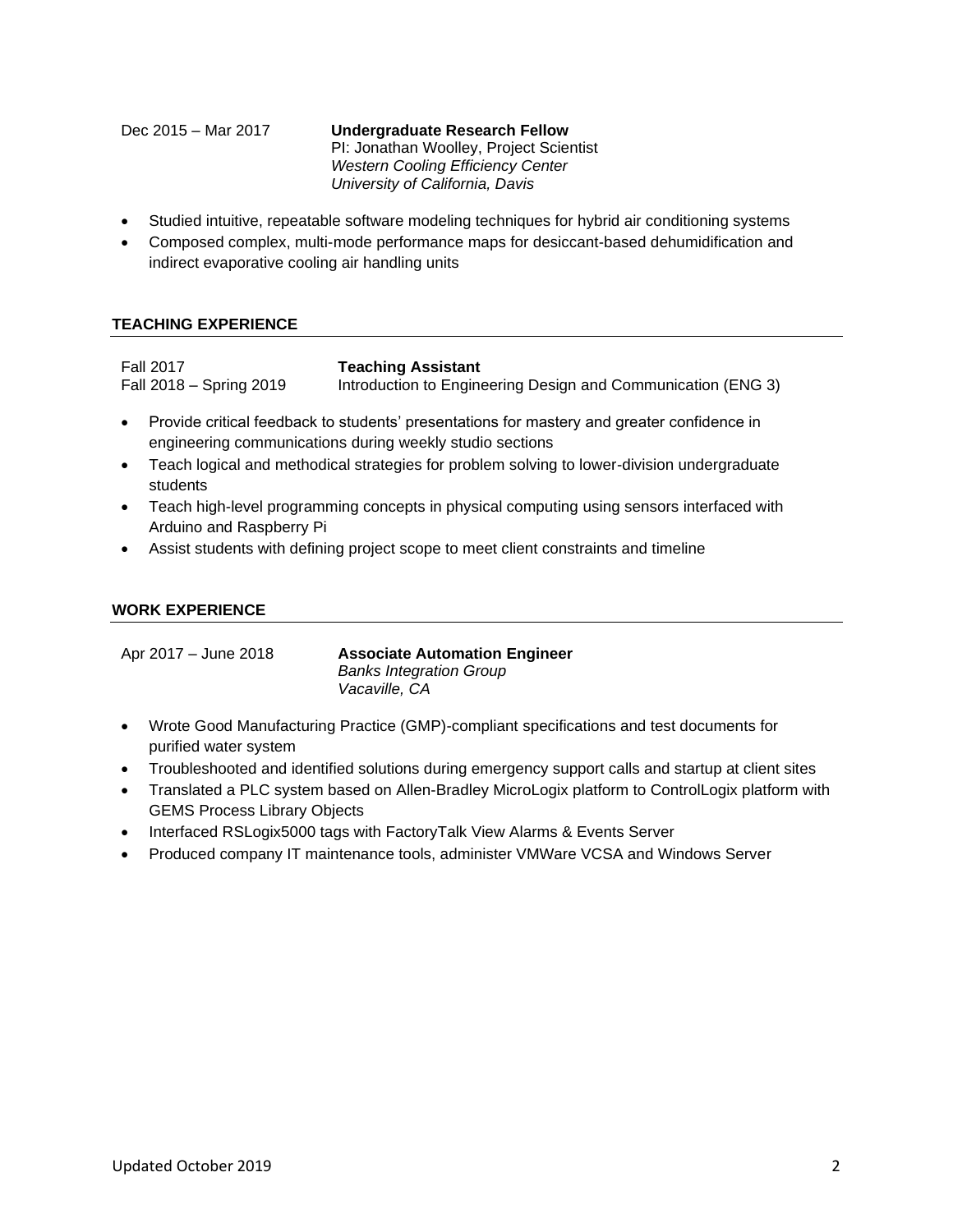#### **PRESENTATIONS**

#### *Oral Presentation*

"Advanced sensing technologies and AI to develop decision-support tools for agriculture," Dept. of Biological and Agricultural Engineering, UC Davis, October 2019

"Identification of Drought Stress in Turfgrass Using Multispectral and Hyperspectral Remote Sensing," ASABE International Meeting, Boston, MA, July 2019

"Modeling the Munters DryCool HCUc," National Renewable Energy Laboratory, Golden, CO, September 2016

#### *Poster Presentation*

"Identification of Drought Stress in Turfgrass Using Hyperspectral and Multispectral Remote Sensing," ASABE California/Nevada Sectional Meeting, Tulare, CA, February 2019

#### **AWARDS AND HONORS**

| 2019          | Award for Student Oral/Poster Presentation Competition - NRES Technical<br>Community<br><b>ASABE Annual International Meeting, Boston, MA</b> |
|---------------|-----------------------------------------------------------------------------------------------------------------------------------------------|
| 2019          | 2nd Place, Graduate Student Poster Competition<br>ASABE California/Nevada Section                                                             |
| 2019          | Jastro-Shields Travel Award<br>UC Davis, Department of Biological and Agricultural Engineering                                                |
| 2018          | Outstanding Senior Award in Biological Systems Engineering<br>UC Davis, Undergraduate Education                                               |
| 2018          | Department Citation<br>UC Davis, Department of Biological and Agricultural Engineering                                                        |
| $2016 - 2017$ | Dean's Honors List<br>UC Davis, College of Engineering                                                                                        |

#### **ACADEMIC SERVICE**

| Winter 2019 - Present  | <b>Graduate Student Mentor, ASABE Robotics Student Competition</b> |
|------------------------|--------------------------------------------------------------------|
| 2016-2017              | Vice President, Society of Biological Engineers at UC Davis        |
| Spring 2017, Fall 2017 | Sustained Dialogue Moderator, UC Davis LEADR                       |

### **LICENSES AND CERTIFICATIONS**

FCC Amateur Radio License, Extra Class FAA Remote Pilot Certificate